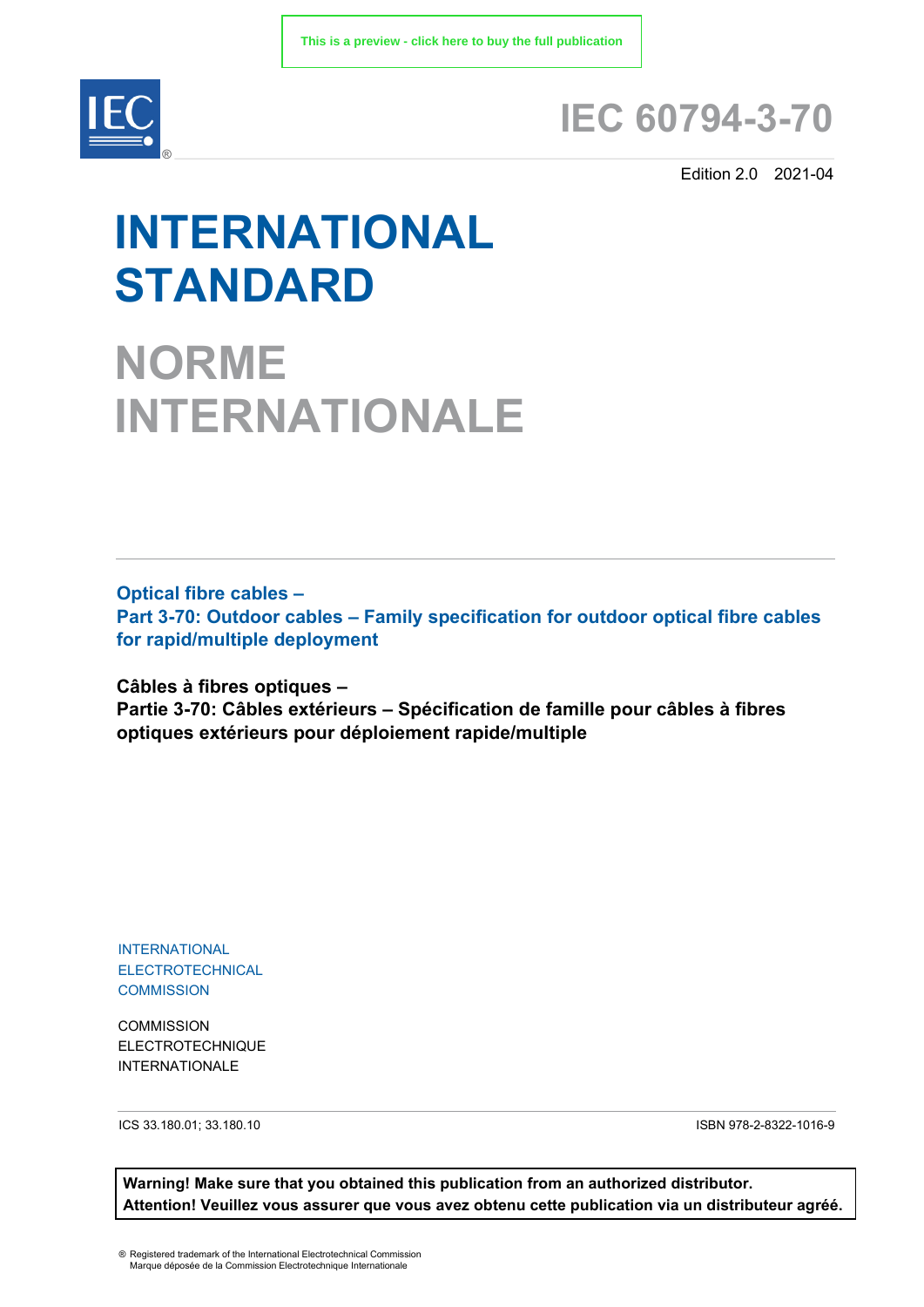$-2-$ 

IEC 60794-3-70:2021 © IEC 2021

# CONTENTS

| 1 |                                                                               |                                                                           |  |  |  |  |
|---|-------------------------------------------------------------------------------|---------------------------------------------------------------------------|--|--|--|--|
| 2 |                                                                               |                                                                           |  |  |  |  |
| 3 |                                                                               |                                                                           |  |  |  |  |
| 4 |                                                                               |                                                                           |  |  |  |  |
| 5 | Specification for outdoor optical fibre cables for rapid/multiple deployment6 |                                                                           |  |  |  |  |
|   | 5.1                                                                           |                                                                           |  |  |  |  |
|   | 5.1.1                                                                         |                                                                           |  |  |  |  |
|   | 5.1.2                                                                         |                                                                           |  |  |  |  |
|   | 5.2                                                                           |                                                                           |  |  |  |  |
|   | 5.3                                                                           |                                                                           |  |  |  |  |
|   | 5.4                                                                           |                                                                           |  |  |  |  |
|   | 5.5                                                                           |                                                                           |  |  |  |  |
| 6 |                                                                               |                                                                           |  |  |  |  |
|   | 6.1                                                                           |                                                                           |  |  |  |  |
|   | 6.2                                                                           |                                                                           |  |  |  |  |
|   | 6.3                                                                           |                                                                           |  |  |  |  |
|   | 6.4                                                                           |                                                                           |  |  |  |  |
|   | 6.5                                                                           |                                                                           |  |  |  |  |
|   | 6.6                                                                           |                                                                           |  |  |  |  |
|   | 6.7                                                                           |                                                                           |  |  |  |  |
|   | 6.8                                                                           |                                                                           |  |  |  |  |
|   | 6.9                                                                           |                                                                           |  |  |  |  |
|   | 6.10                                                                          |                                                                           |  |  |  |  |
|   | 6.11                                                                          |                                                                           |  |  |  |  |
|   | 6.12                                                                          |                                                                           |  |  |  |  |
|   | 6.13                                                                          |                                                                           |  |  |  |  |
|   | 6.14                                                                          |                                                                           |  |  |  |  |
|   | 6.15                                                                          |                                                                           |  |  |  |  |
|   | 6.16<br>6.17                                                                  |                                                                           |  |  |  |  |
|   | 6.18                                                                          |                                                                           |  |  |  |  |
|   | 6.19                                                                          |                                                                           |  |  |  |  |
|   | 6.20                                                                          |                                                                           |  |  |  |  |
|   | 6.21                                                                          |                                                                           |  |  |  |  |
|   |                                                                               | Annex A (normative) Blank detail specification and minimum requirements14 |  |  |  |  |
|   |                                                                               |                                                                           |  |  |  |  |
|   |                                                                               |                                                                           |  |  |  |  |
|   |                                                                               |                                                                           |  |  |  |  |

| Table 1 – Tests applicable for mechanical and environmental performance of a |  |
|------------------------------------------------------------------------------|--|
|                                                                              |  |
|                                                                              |  |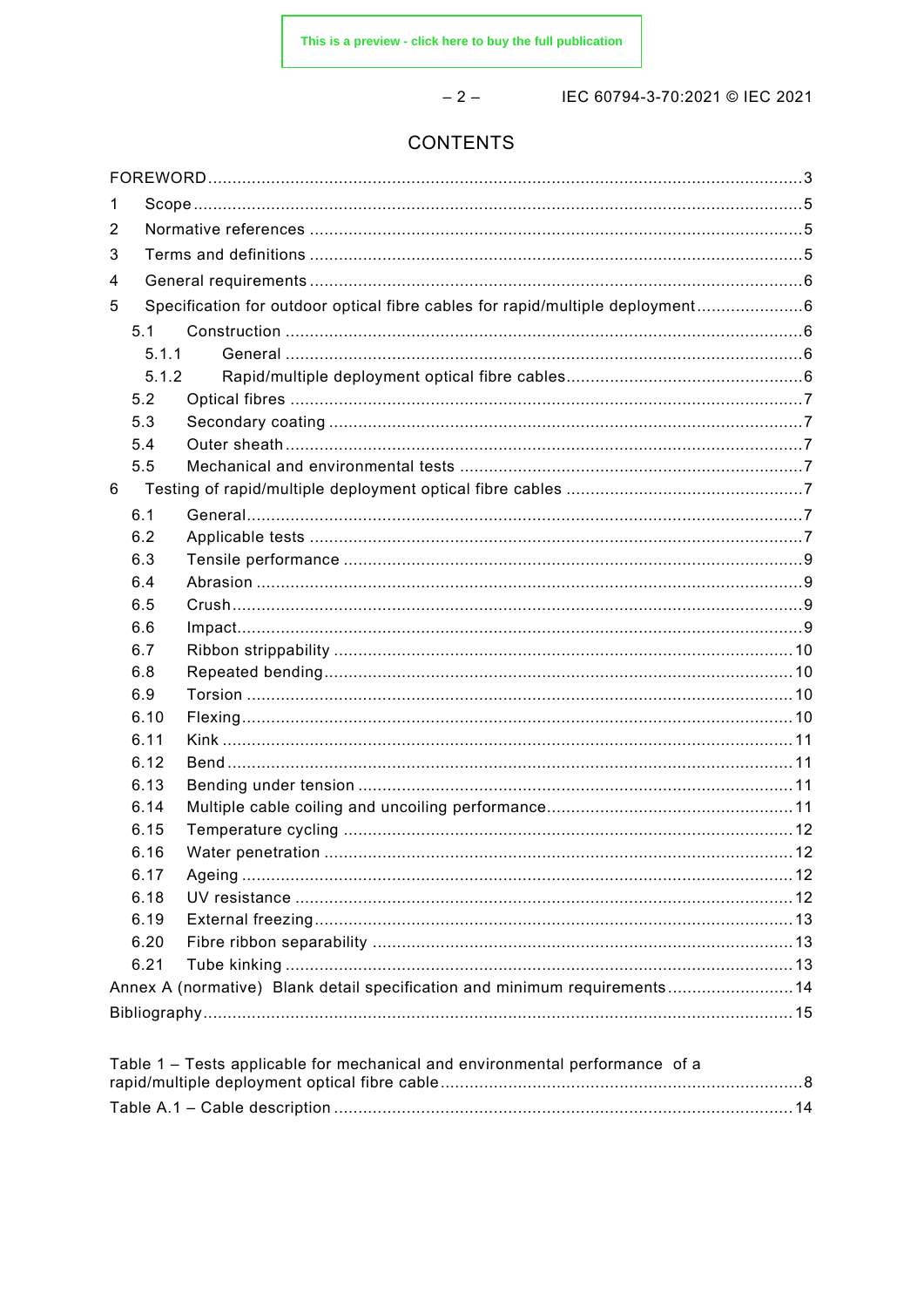IEC 60794-3-70:2021 © IEC 2021 – 3 –

#### INTERNATIONAL ELECTROTECHNICAL COMMISSION

\_\_\_\_\_\_\_\_\_\_\_\_

# **OPTICAL FIBRE CABLES –**

# **Part 3-70: Outdoor cables – Family specification for outdoor optical fibre cables for rapid/multiple deployment**

#### FOREWORD

- <span id="page-2-0"></span>1) The International Electrotechnical Commission (IEC) is a worldwide organization for standardization comprising all national electrotechnical committees (IEC National Committees). The object of IEC is to promote international co-operation on all questions concerning standardization in the electrical and electronic fields. To this end and in addition to other activities, IEC publishes International Standards, Technical Specifications, Technical Reports, Publicly Available Specifications (PAS) and Guides (hereafter referred to as "IEC Publication(s)"). Their preparation is entrusted to technical committees; any IEC National Committee interested in the subject dealt with may participate in this preparatory work. International, governmental and non-governmental organizations liaising with the IEC also participate in this preparation. IEC collaborates closely with the International Organization for Standardization (ISO) in accordance with conditions determined by agreement between the two organizations.
- 2) The formal decisions or agreements of IEC on technical matters express, as nearly as possible, an international consensus of opinion on the relevant subjects since each technical committee has representation from all interested IEC National Committees.
- 3) IEC Publications have the form of recommendations for international use and are accepted by IEC National Committees in that sense. While all reasonable efforts are made to ensure that the technical content of IEC Publications is accurate, IEC cannot be held responsible for the way in which they are used or for any misinterpretation by any end user.
- 4) In order to promote international uniformity, IEC National Committees undertake to apply IEC Publications transparently to the maximum extent possible in their national and regional publications. Any divergence between any IEC Publication and the corresponding national or regional publication shall be clearly indicated in the latter.
- 5) IEC itself does not provide any attestation of conformity. Independent certification bodies provide conformity assessment services and, in some areas, access to IEC marks of conformity. IEC is not responsible for any services carried out by independent certification bodies.
- 6) All users should ensure that they have the latest edition of this publication.
- 7) No liability shall attach to IEC or its directors, employees, servants or agents including individual experts and members of its technical committees and IEC National Committees for any personal injury, property damage or other damage of any nature whatsoever, whether direct or indirect, or for costs (including legal fees) and expenses arising out of the publication, use of, or reliance upon, this IEC Publication or any other IEC Publications.
- 8) Attention is drawn to the Normative references cited in this publication. Use of the referenced publications is indispensable for the correct application of this publication.
- 9) Attention is drawn to the possibility that some of the elements of this IEC Publication may be the subject of patent rights. IEC shall not be held responsible for identifying any or all such patent rights.

IEC 60794-3-70 has been prepared by subcommittee 86A: Fibres and cables, of IEC technical committee 86: Fibre optics. It is an International Standard.

This second edition cancels and replaces the first edition published in 2016. It constitutes a technical revision.

This edition includes the following significant technical changes with respect to the previous edition:

- a) incorporation of the new classification system for optical fibre categories, sub-categories in IEC 60793-2-10;
- b) incorporation of the new classification system for optical fibre categories, sub-categories and models in IEC 60793-2-50;
- c) updating of cabled fibre performance categories in alignment with ISO/IEC 11801-1;
- d) updating of bibliographical references.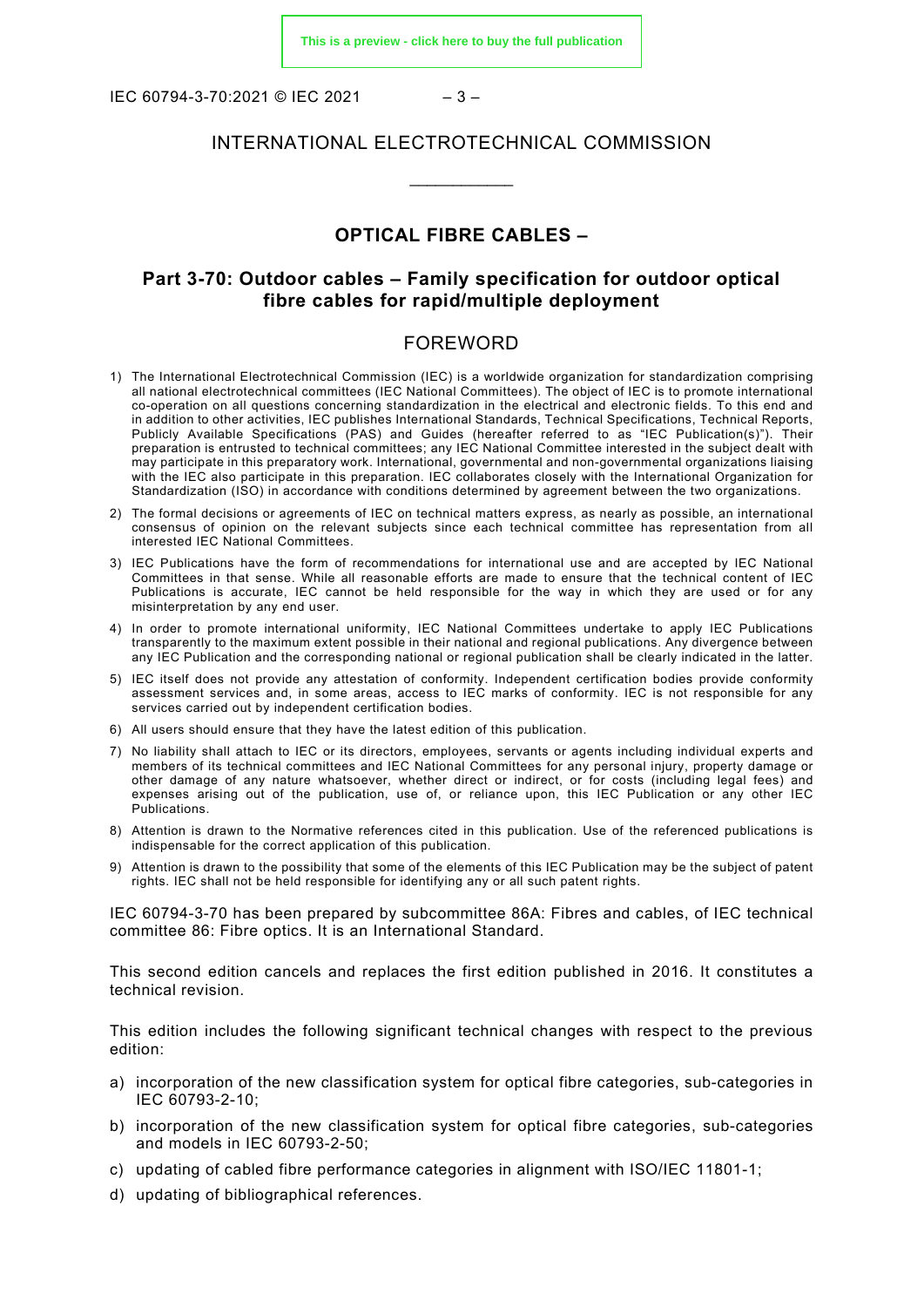– 4 – IEC 60794-3-70:2021 © IEC 2021

The text of this International Standard is based on the following documents:

| <b>FDIS</b>   | Report on voting |
|---------------|------------------|
| 86A/2086/FDIS | 86A/2091/RVD     |

Full information on the voting for its approval can be found in the report on voting indicated in the above table.

The language used for the development of this International Standard is English.

This document was drafted in accordance with ISO/IEC Directives, Part 2, and developed in accordance with ISO/IEC Directives, Part 1 and ISO/IEC Directives, IEC Supplement, available at [www.iec.ch/members\\_experts/refdocs.](http://www.iec.ch/members_experts/refdocs) The main document types developed by IEC are described in greater detail at [www.iec.ch/standardsdev/publications.](http://www.iec.ch/standardsdev/publications)

This International Standard is to be used in conjunction with IEC 60794-1-1, IEC 60794-1-2 and IEC 60794-3.

A list of all parts in the IEC 60794 series, published under the general title *Optical fibre cables*, can be found on the IEC website.

The committee has decided that the contents of this document will remain unchanged until the stability date indicated on the IEC website under [webstore.iec.ch](https://webstore.iec.ch/?ref=menu) in the data related to the specific document. At this date, the document will be

- reconfirmed,
- withdrawn,
- replaced by a revised edition, or
- amended.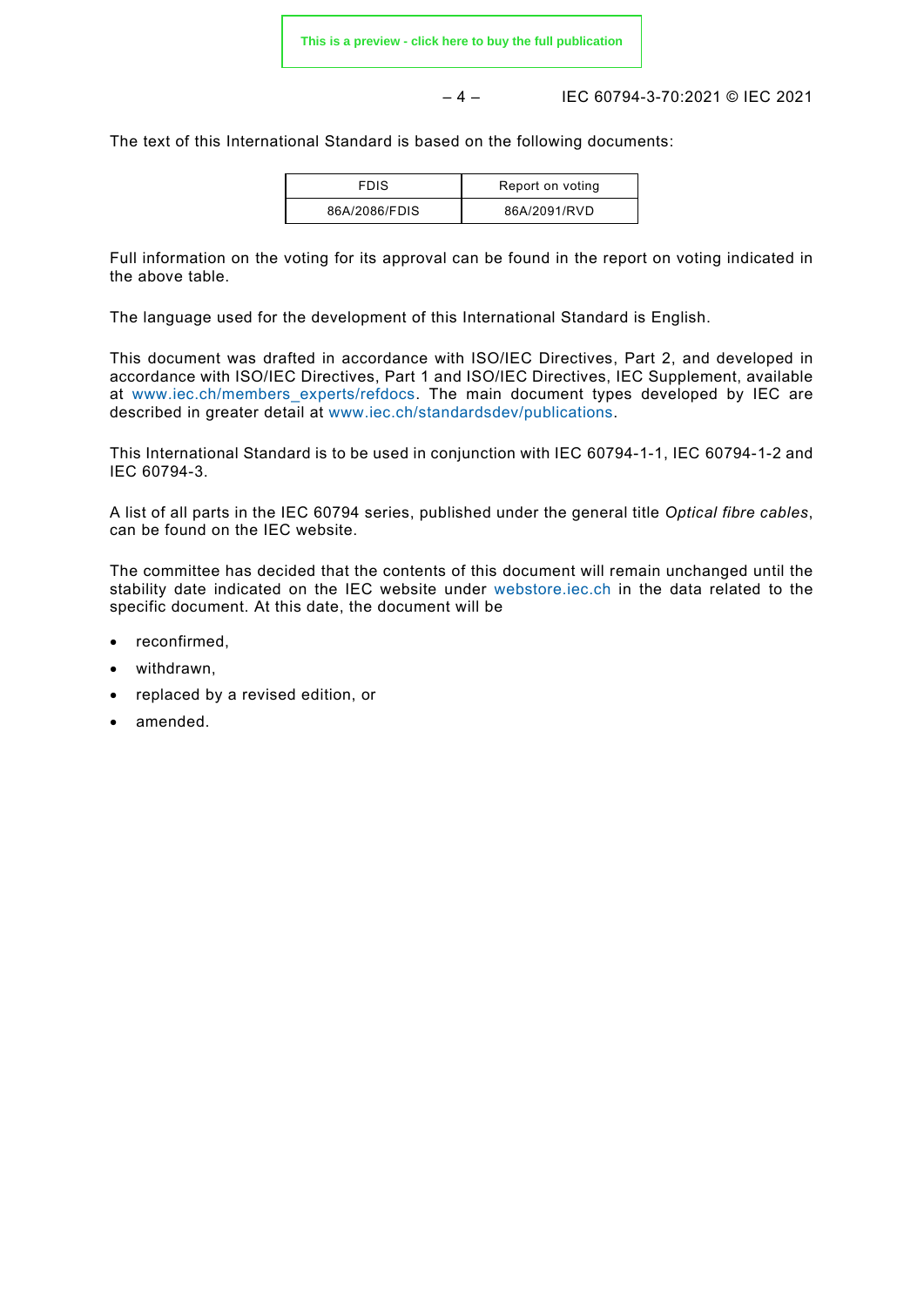IEC 60794-3-70:2021 © IEC 2021 – 5 –

# **OPTICAL FIBRE CABLES –**

# **Part 3-70: Outdoor cables – Family specification for outdoor optical fibre cables for rapid/multiple deployment**

#### <span id="page-4-0"></span>**1 Scope**

This part of IEC 60794 is a family specification that covers outdoor optical fibre cables intended for rugged terrestrial rapid/multiple deployment. These cables, with enhanced mechanical, environmental and ingress performance can be used wherever a rapid or multiple deployment is relevant (e.g. mobile broadcast units, emergency rescue services, tactical ground-forces, outdoor motion-robotics, mining machinery, temporary repair cables for damaged links, etc.).

#### <span id="page-4-1"></span>**2 Normative references**

The following documents are referred to in the text in such a way that some or all of their content constitutes requirements of this document. For dated references, only the edition cited applies. For undated references, the latest edition of the referenced document (including any amendments) applies.

IEC 60793-2-10:2019, *Optical fibres – Part 2-10: Product specifications – Sectional specification for category A1 multimode fibres*

IEC 60793-2-50:2019, *Optical fibres – Part 2-50: Product specifications – Sectional specification for class B single-mode fibres*

IEC 60794-1-1, *Optical fibre cables – Part 1-1: Generic specification – General*

IEC 60794-1-2, *Optical fibre cables – Part 1-2: Generic specification – Basic optical cable test procedures – General guidance*

IEC 60794-1-21:2015, *Optical fibre cables – Part 1-21: Generic specification – Basic optical cable test procedures – Mechanical tests methods*  IEC 60794-1-21:2015/AMD1:2020

IEC 60794-1-22:2017, *Optical fibre cables – Part 1-22: Generic specification – Basic optical cable test procedures – Environmental tests methods*

IEC 60794-1-23:2019, *Optical fibre cables – Part 1-23: Generic specification – Basic optical cable test procedures – Cable element test methods*

IEC 60794-1-215, *Optical fibre cables – Part 1-215: Generic specification – Basic optical cable test procedures – Environmental test methods – Cable external freezing test, Method F15*

IEC 60794-3, *Optical fibre cables – Part 3: Outdoor cables – Sectional specification*

<span id="page-4-2"></span>ISO 4892-2, *Plastics – Methods of exposure to laboratory light sources – Part 2: Xenon-arc lamps*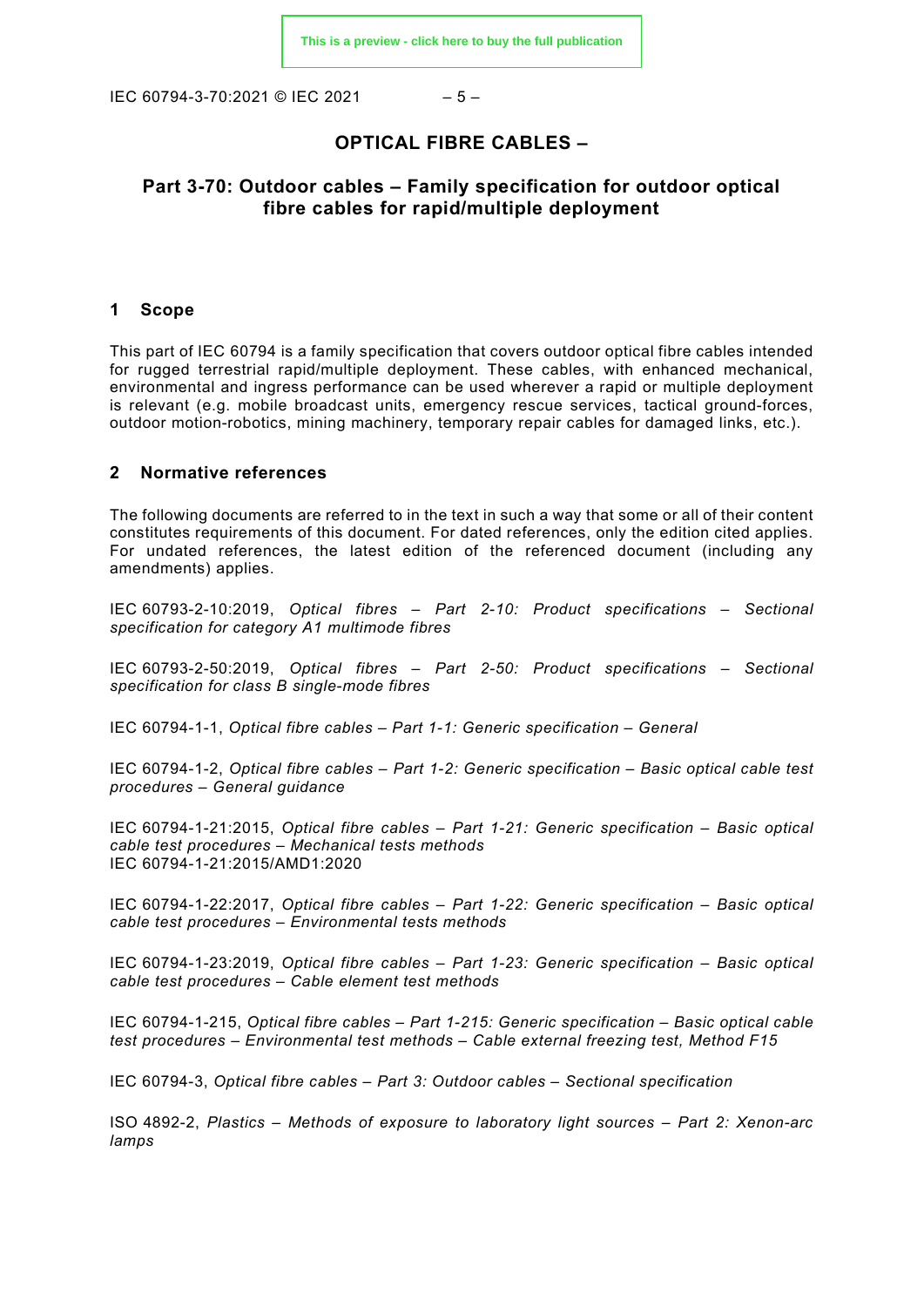$-16-$ 

IEC 60794-3-70:2021 © IEC 2021

# SOMMAIRE

| 1 |                                                                         |                                                                                 |  |  |  |  |
|---|-------------------------------------------------------------------------|---------------------------------------------------------------------------------|--|--|--|--|
| 2 |                                                                         |                                                                                 |  |  |  |  |
| 3 |                                                                         |                                                                                 |  |  |  |  |
| 4 |                                                                         |                                                                                 |  |  |  |  |
| 5 | Spécification pour câbles à fibres optiques extérieurs pour déploiement |                                                                                 |  |  |  |  |
|   |                                                                         |                                                                                 |  |  |  |  |
|   | 5.1                                                                     |                                                                                 |  |  |  |  |
|   | 5.1.1                                                                   |                                                                                 |  |  |  |  |
|   | 5.1.2                                                                   | Câbles à fibres optiques pour déploiement rapide/multiple21                     |  |  |  |  |
|   | 5.2                                                                     |                                                                                 |  |  |  |  |
|   | 5.3                                                                     |                                                                                 |  |  |  |  |
|   | 5.4                                                                     |                                                                                 |  |  |  |  |
|   | 5.5                                                                     |                                                                                 |  |  |  |  |
| 6 |                                                                         | Essais de câbles à fibres optiques pour déploiement rapide/multiples 22         |  |  |  |  |
|   | 6.1                                                                     |                                                                                 |  |  |  |  |
|   | 6.2                                                                     |                                                                                 |  |  |  |  |
|   | 6.3                                                                     |                                                                                 |  |  |  |  |
|   | 6.4                                                                     |                                                                                 |  |  |  |  |
|   | 6.5                                                                     |                                                                                 |  |  |  |  |
|   | 6.6                                                                     |                                                                                 |  |  |  |  |
|   | 6.7                                                                     |                                                                                 |  |  |  |  |
|   | 6.8                                                                     |                                                                                 |  |  |  |  |
|   | 6.9                                                                     |                                                                                 |  |  |  |  |
|   | 6.10                                                                    |                                                                                 |  |  |  |  |
|   | 6.11                                                                    |                                                                                 |  |  |  |  |
|   | 6.12                                                                    |                                                                                 |  |  |  |  |
|   | 6.13                                                                    |                                                                                 |  |  |  |  |
|   | 6.14                                                                    | Performances d'enroulement et de déroulement multiples d'un câble26             |  |  |  |  |
|   | 6.15                                                                    |                                                                                 |  |  |  |  |
|   | 6.16                                                                    |                                                                                 |  |  |  |  |
|   | 6.17                                                                    |                                                                                 |  |  |  |  |
|   | 6.18                                                                    |                                                                                 |  |  |  |  |
|   | 6.19                                                                    |                                                                                 |  |  |  |  |
|   | 6.20                                                                    |                                                                                 |  |  |  |  |
|   | 6.21                                                                    |                                                                                 |  |  |  |  |
|   |                                                                         | Annexe A (normative) Spécification particulière-cadre et exigences minimales 28 |  |  |  |  |
|   |                                                                         |                                                                                 |  |  |  |  |
|   |                                                                         |                                                                                 |  |  |  |  |

| Tableau 1 – Essais applicables aux performances mécaniques et environnementales |  |
|---------------------------------------------------------------------------------|--|
|                                                                                 |  |
|                                                                                 |  |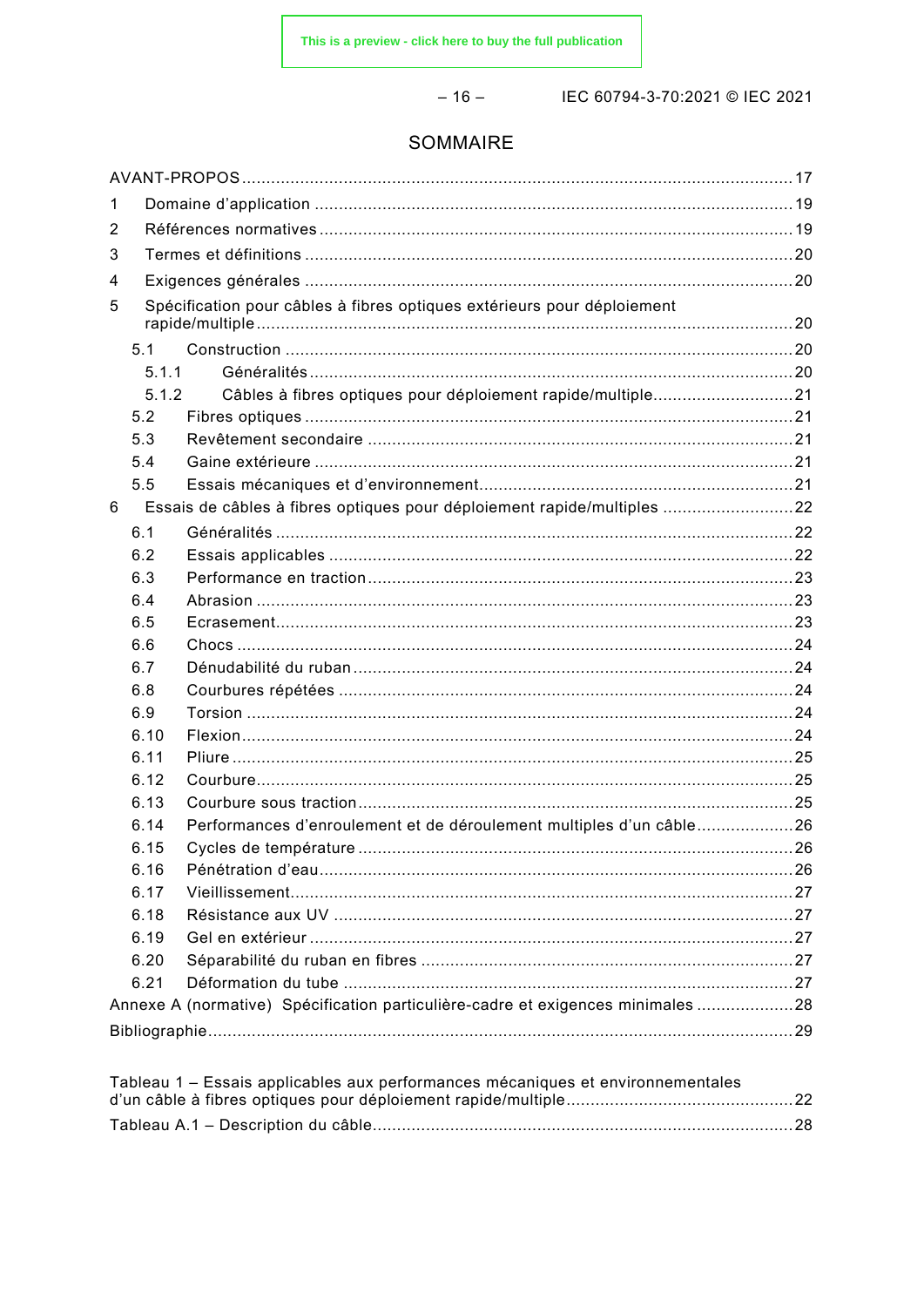IEC 60794-3-70:2021 © IEC 2021 – 17 –

## COMMISSION ÉLECTROTECHNIQUE INTERNATIONALE

\_\_\_\_\_\_\_\_\_\_\_\_

# **CÂBLES À FIBRES OPTIQUES –**

# **Partie 3-70: Câbles extérieurs – Spécification de famille pour câbles à fibres optiques extérieurs pour déploiement rapide/multiple**

#### AVANT-PROPOS

- <span id="page-6-0"></span>1) La Commission Electrotechnique Internationale (IEC) est une organisation mondiale de normalisation composée de l'ensemble des comités électrotechniques nationaux (Comités nationaux de l'IEC). L'IEC a pour objet de favoriser la coopération internationale pour toutes les questions de normalisation dans les domaines de l'électricité et de l'électronique. À cet effet, l'IEC – entre autres activités – publie des Normes internationales, des Spécifications techniques, des Rapports techniques, des Spécifications accessibles au public (PAS) et des Guides (ci-après dénommés "Publication(s) de l'IEC"). Leur élaboration est confiée à des comités d'études, aux travaux desquels tout Comité national intéressé par le sujet traité peut participer. Les organisations internationales, gouvernementales et non gouvernementales, en liaison avec l'IEC, participent également aux travaux. L'IEC collabore étroitement avec l'Organisation Internationale de Normalisation (ISO), selon des conditions fixées par accord entre les deux organisations.
- 2) Les décisions ou accords officiels de l'IEC concernant les questions techniques représentent, dans la mesure du possible, un accord international sur les sujets étudiés, étant donné que les Comités nationaux de l'IEC intéressés sont représentés dans chaque comité d'études.
- 3) Les Publications de l'IEC se présentent sous la forme de recommandations internationales et sont agréées comme telles par les Comités nationaux de l'IEC. Tous les efforts raisonnables sont entrepris afin que l'IEC s'assure de l'exactitude du contenu technique de ses publications; l'IEC ne peut pas être tenue responsable de l'éventuelle mauvaise utilisation ou interprétation qui en est faite par un quelconque utilisateur final.
- 4) Dans le but d'encourager l'uniformité internationale, les Comités nationaux de l'IEC s'engagent, dans toute la mesure possible, à appliquer de façon transparente les Publications de l'IEC dans leurs publications nationales et régionales. Toutes divergences entre toutes Publications de l'IEC et toutes publications nationales ou régionales correspondantes doivent être indiquées en termes clairs dans ces dernières.
- 5) L'IEC elle-même ne fournit aucune attestation de conformité. Des organismes de certification indépendants fournissent des services d'évaluation de conformité et, dans certains secteurs, accèdent aux marques de conformité de l'IEC. L'IEC n'est responsable d'aucun des services effectués par les organismes de certification indépendants.
- 6) Tous les utilisateurs doivent s'assurer qu'ils sont en possession de la dernière édition de cette publication.
- 7) Aucune responsabilité ne doit être imputée à l'IEC, à ses administrateurs, employés, auxiliaires ou mandataires, y compris ses experts particuliers et les membres de ses comités d'études et des Comités nationaux de l'IEC, pour tout préjudice causé en cas de dommages corporels et matériels, ou de tout autre dommage de quelque nature que ce soit, directe ou indirecte, ou pour supporter les coûts (y compris les frais de justice) et les dépenses découlant de la publication ou de l'utilisation de cette Publication de l'IEC ou de toute autre Publication de l'IEC, ou au crédit qui lui est accordé.
- 8) L'attention est attirée sur les références normatives citées dans cette publication. L'utilisation de publications référencées est obligatoire pour une application correcte de la présente publication.
- 9) L'attention est attirée sur le fait que certains des éléments du présent document de l'IEC peuvent faire l'objet de droits de brevet. L'IEC ne saurait être tenue pour responsable de ne pas avoir identifié de tels droits de brevets.

L'IEC 60794-3-70 a été établie par le sous-comité 86A: Fibres et câbles, du comité d'études 86 de l'IEC: Fibres optiques. Il s'agit d'une Norme internationale.

Cette seconde édition annule et remplace la première édition, parue en 2016. Elle constitue une révision technique.

Cette édition inclut les modifications techniques majeures suivantes par rapport à l'édition précédente:

- a) incorporation du nouveau système de classification pour les catégories et sous-catégories de fibres optiques de l'IEC 60793-2-10;
- b) incorporation du nouveau système de classification pour les catégories, sous-catégories et modèles de fibres optiques de l'IEC 60793-2-50;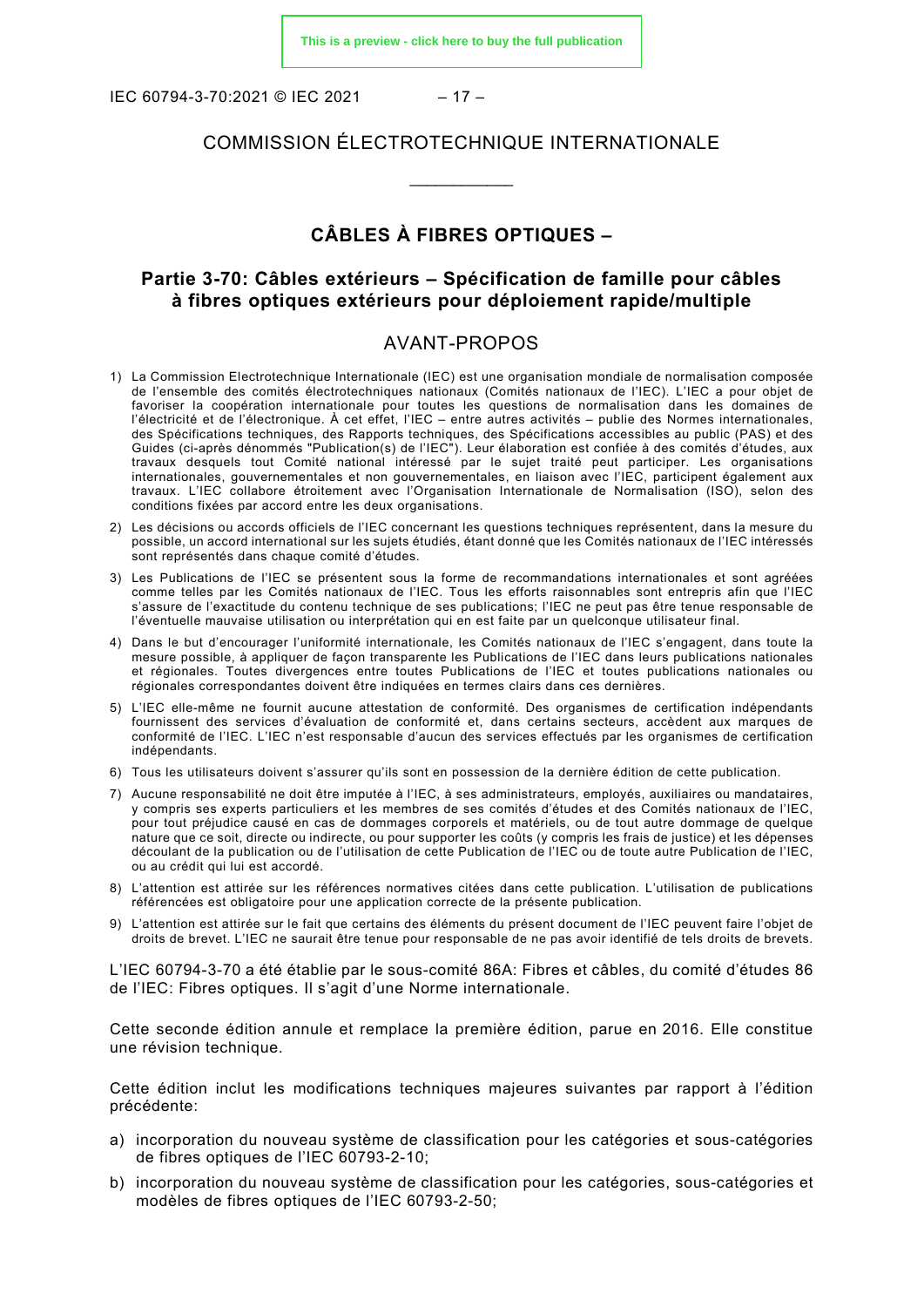– 18 – IEC 60794-3-70:2021 © IEC 2021

- c) mise à jour des catégories de performances des fibres câblées en conformité avec l'ISO/IEC 11801-1;
- d) mise à jour des références bibliographiques.

La présente version bilingue (2021-08) correspond à la version anglaise monolingue publiée en 2021-04.

La version française de cette norme n'a pas été soumise au vote.

La langue employée pour l'élaboration de cette Norme internationale est l'anglais.

Ce document a été rédigé selon les Directives ISO/IEC, Partie 2, il a été développé selon les Directives ISO/IEC, Partie 1 et les Directives ISO/IEC, Supplément IEC, disponibles sous [www.iec.ch/members\\_experts/refdocs.](http://www.iec.ch/members_experts/refdocs) Les principaux types de documents développés par l'IEC sont décrits plus en détail sous [www.iec.ch/standardsdev/publications.](http://www.iec.ch/standardsdev/publications)

La présente Norme internationale est à utiliser conjointement avec l'IEC 60794-1-1, l'IEC 60794-1-2 et l'IEC 60794-3.

Une liste de toutes les parties de la série IEC 60794, publiées sous le titre général *Câbles à fibres optiques*, peut être consultée sur le site web de l'IEC.

Le comité a décidé que le contenu du présent document ne sera pas modifié avant la date de stabilité indiquée sur le site web de l'IEC sous [webstore.iec.ch](https://webstore.iec.ch/?ref=menu) dans les données relatives au document recherché. À cette date, le document sera

- reconduit.
- supprimé,
- remplacé par une édition révisée, ou
- amendé.